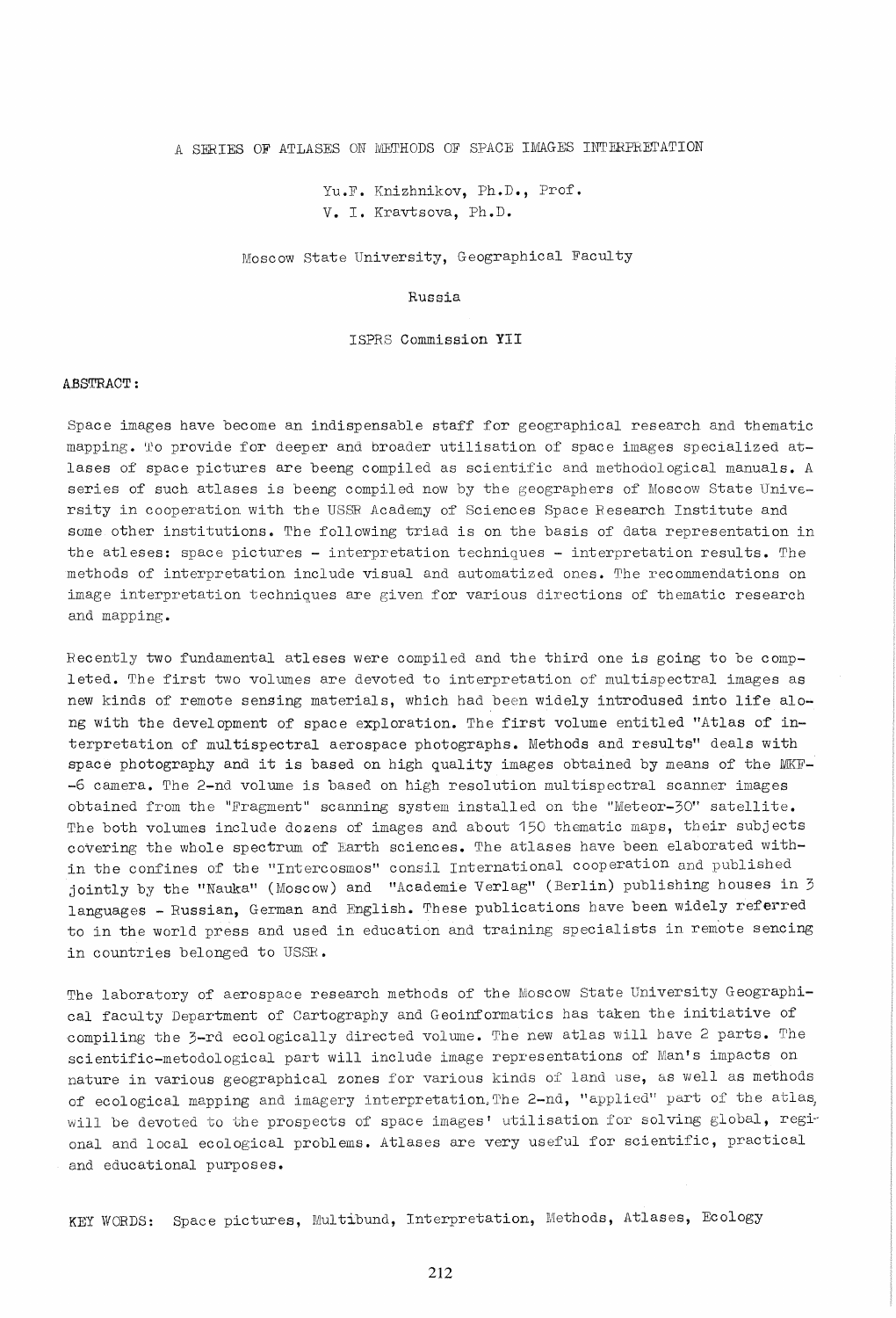Space images became indispensable for geographic research and thematic mapping. Special scientific-metodics manuals in the form of atlases of space images are prepared in order to provide their more deep and variable use. Geographers team of the Moscow state University together with the Space Research Institute Academy of Sciences in cooperation with other organisations are working at a series of such atlases. Three main things: image - $I$  methods of interpretation - results comprise the base of materials presentation. Methods of interpretation include visual interpretation and automatized one; methodics recommendations are given for different field of thematic investigation and map compilation. Two major atlases have been published already and the third is being prepared. The first two voiumes were devoted to multiband images processing, which are new kinds of remote sensing materials widely distributed due to cosmic research work. They Vi ere prepared in the international cooperation within the frame of "Intercosmos", published by "Nauka" (Moscow) and "Academie Verlag" (Berlin) publishing houses in three languages: Russian, German and English. *The* Atlases received approval in the world press and are widely used for training of specialists in remote sensin§

The first volume of the "Atlas of interpretation of multispectral aerospace photographs. Methods and results" deals with space photographs and based on high quality materials received by means of the MKF-6 camera, worked out by specialists in GDR and USSR. Methods of multispectral images interpretation are presented in it - successive interpretation of series in different bunds, comparative interpretation using remote sencing objects spectral signature. Advantage of multispectral method of survey for investigations and map compilation of different natural and economic objects is examplited by 10-12 standard territories in the USSR and GDB.. These investigation include the following fields of geographical research and thema-. tic maps compilation: shallow-water shelves sea-bed relief explorations, investigations of submarine vegetation, submarine landscapes; terrestial relief and tectonics studies, glacial and hydrologic studies - glaciation, stream processes, sediments flow of rivers flowing into water basins investigations; landscape, soilvegetation cover research and map compilation; natural regionalisation; agricultural research - land use and agricultural plants maps compilation, settlements and types of settlements distribution investigations; antropogenic environmental impact and nature conservations studies.

Methods of interpretation and map compilation of these objects are examplified by the north-eastern Caspean sea, coasts of the Baltic and the sea of Okhotsc, Central Yakutia, the Western Baikal area, the Pamir-Alay mountains chain, the South -Eastern Kazakhstan and the Middle Asia. the central part of GDR.

Original methods of multispectral image processing are recommended for each of the directions of investigations, comprised by the Atlas subjects. Methods for both terrestial and shallow water basin natural resources studies are presented. Multispectral images for the latter give especially valuable data.

The second volume of the Atlas is based on multispectral scanner images of high resol ution reci ved by scanner system "Fragment" from the satellite "Meteor-30". It illustrates broad possibilities of thematic multispectral scanner images interpretation and diversity of methods and means of processing used for this purpose, beginning with visual interpretation up to automatised map compilation. Since mate-.rials of operational scanning survey, received in digital form, are intendent for computor processing, automatic images interpretation methods and objects classifications in the course of thematic map compilation are presented in more details in this volume than in the first one. Se-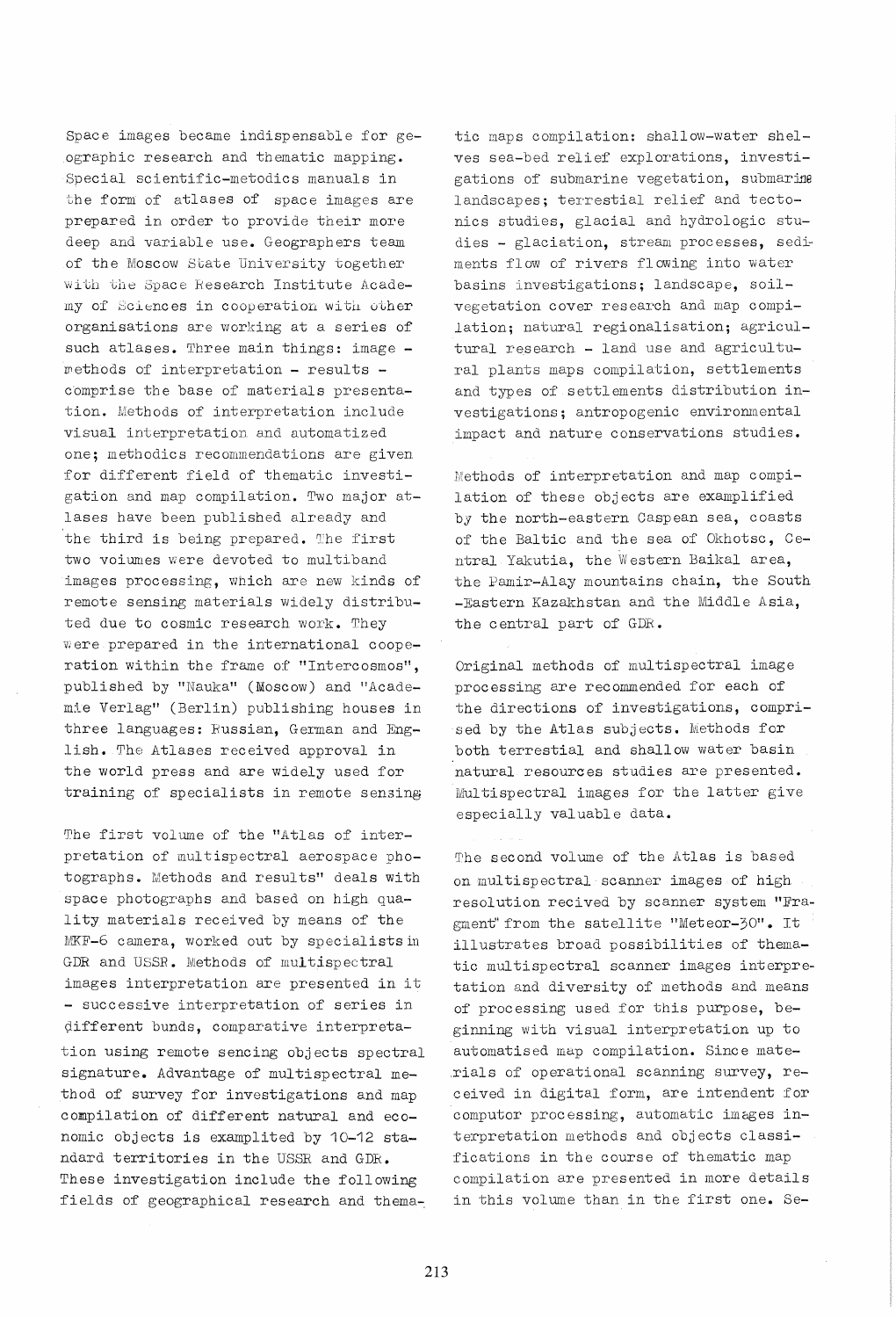veral dozens (more than 30) of zonal and colour composite images received by the system "Fragment" for different in nature and economy territories of the European part of the USSR, as well as for GDR and Bulgaria, results of their thematic interpretation (fragments of more than 100 maps) and recommendations for visual and automatic interpretation are presented in the Atlas.

The Atlas has thematic structure and reveals opportunities and methods for images use for the sake of studies and map compilation of geologic and geomorphologic structure of a territory, river deltas, water reservoirs, soil cover, forest vegetation, landscapes, agriculture, antropogenic environmental impact, for solving of environmental and social economic monitoring problems. Complex studies, conducted particulary for agricultural purposes dealing with the idea of agricultural landscapes are distinguished specially. The two published volumes are widely used as scientific-metodics manual for multispectral scanner images interpretation and their use for the Earth natural resources studies. They are adopted for educational purposes in high scool for training of specialists in different fields of Earth sciences and remote sensing. Now the 1 aboratory of air-cosmic methods of the department of cartography and geoinformatics of the Geographical facuity, Moscow University showed the initiative to prepare the third volume of this seriec - an atlas "Cosmic methods in geoecology". The planned third volume is marked by alldirected use of cosmic information for solving of ecological problems using various materials and methods for their processing and interpretation for these purposes. The Atlas will promote space information supply of the national programm "Nature conservation", which includes an academic biosphere and ecologic investigations programme, as well as the international geosphere-biosphere programme MGBP.

The scientific-methodics part of the Atlas

stipulates revealing of possibilities of space information use for antropogenic impact studies and monitoring, control of negative consequences of such impact.They are chosen for different natural zones and types of land use. Special attential is payed to unstable to antropogenic impact natural complexed. Technogenic impact on soil-vegetation cover on pennafrost is shown for tundra regions - oil and gas extraction, oil pipes construction, not rational transport use of territories, traffic outside roads. Influence of intensive land use for timber production on changes in forest types inevitable without sutiable mesures for forests restoration are presented for taiga regions. Control possibilities of timber felling rules violation are shown; results of mass forest deseases and pests outbreaks, forests fires~ possibilities of forest restoration at ashes and auttings control are shown.

Development of erosion processes are shown for forest-steppe mainly agricultural regions as well as images of linear erosion intensity, soil sheet erosion, humus losses. Possibility of control filling and water quality of small water reservoirs, ponds, waterbasins comprising typical characteristics of landscapes experiencing precipitation deficit in the steppe zone are demonstrated. Fossibility of control soil deflation, sand storme are shown for arid steppe and semidesert regions.

Pasture digression as the result of excessive grazing, formation of spots near wells and strips of desertification of cattle-routes, soil destruction and deflation development center the influence of overgrazing, transport use of a territory, mineral resources exploitation images are forseen for desert and semidesert pastures regions. Processes of secondary soils salinization as the result of irrigation waters discharge, processes of bogs fornation and salinization under the influence of water percolation from irrigation canals, desertification of shriveling wa